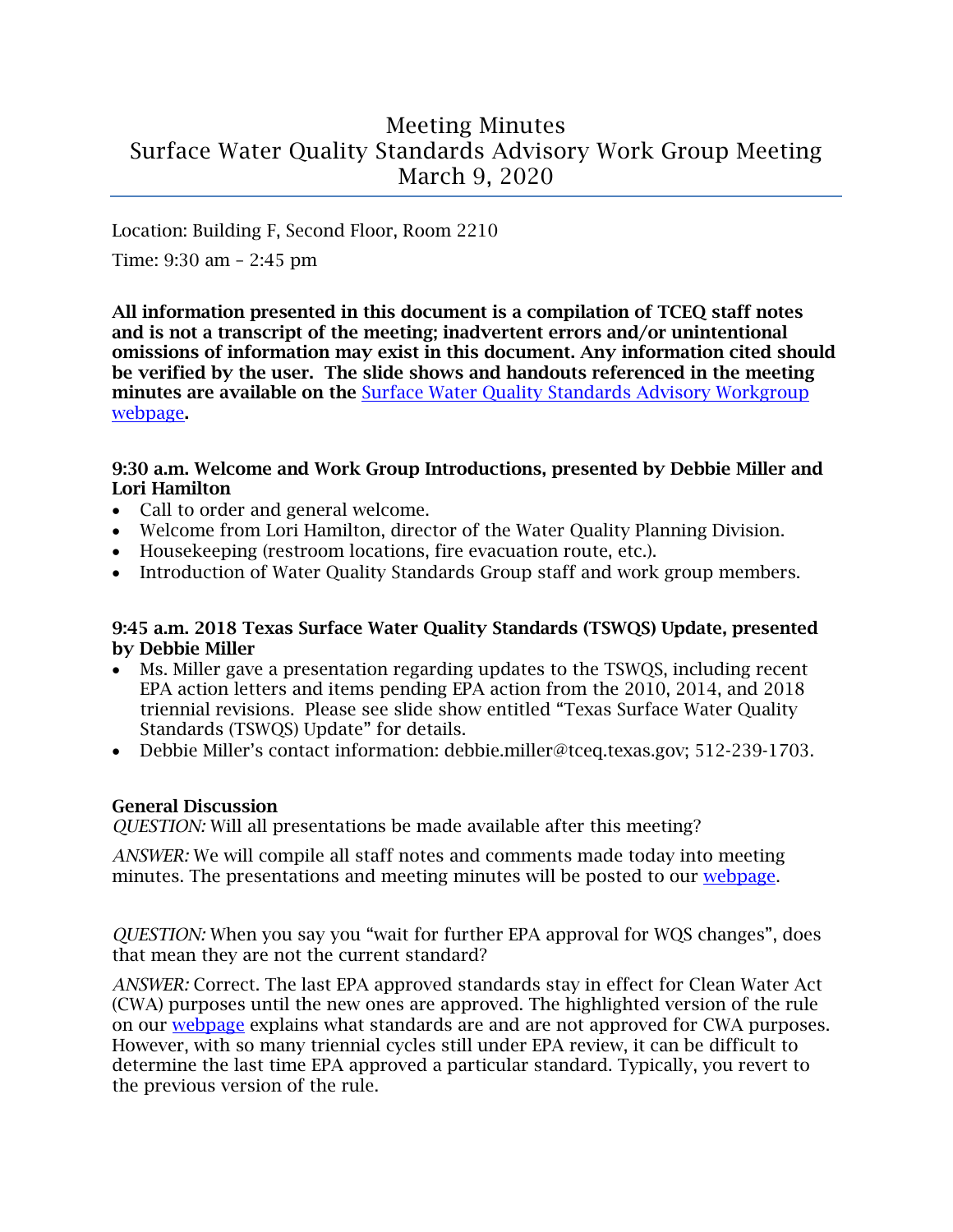*QUESTION:* As you are going through what EPA still has to act on for each triennial cycle (what's left for the 2010, 2014, and 2018 revisions), are those additive? Or are you instead showing what is left for each individual revision cycle?

*ANSWER:* No, these are not additive. The slides showing what remains for each revision is for that revision alone.

#### *QUESTION*: What is your timeline for informal public comments?

*ANSWER*: The absolute last opportunity would be by the end of this summer. If it's something you want discussed in an open setting like this, the sooner the better.

#### 10:00 a.m. Recreational Use Changes, presented by Kate Lavelle

*Handout*: Recreational Use Changes (March 2020)

- Ms. Lavelle discussed possible revisions to appendices A and G of the TSWQS based on recent recreational use-attainability analysis (RUAA) studies. The above referenced handout was discussed with the group. Please see slide show entitled "Recommendations for Recreational Use Changes" for details.
- Kate Lavelle's contact information: katherine.lavelle@tceq.texas.gov; 512-239-6011.

#### General Discussion

*QUESTION*: In terms of the historical recreational use that was evaluated when you did an RUAA, how far back does that go and how is it conducted?

ANSWER: We document recreation activities back to Nov 1<sup>st</sup>, 1975, which marks the start of the Clean Water Act. For the review, we look at all historical records that we can find, such as in newspapers and other publications. However, what is most important are the interviews we do with stakeholders. In the interviews, we ask them about recreation they either do themselves or see happening in the stream, including what types of recreation and the frequency of recreation use. That information is then compiled and factored into the final decision.

*FOLLOW-UP ANSWER POST MEETING*: The Clean Water Act considers existing uses to be uses that were attained in a water body on or after November 28, 1975. In accordance with the RUAA procedures, we consider recreational activities from November 1, 1975, to the present.

*QUESTION*: But you don't go back past 1975, right?

*ANSWER*: Correct, we do not.

*QUESTION*: The information for these streams with recreational use changes hasn't been posted online yet, right?

*ANSWER*: Correct. We will post those later today.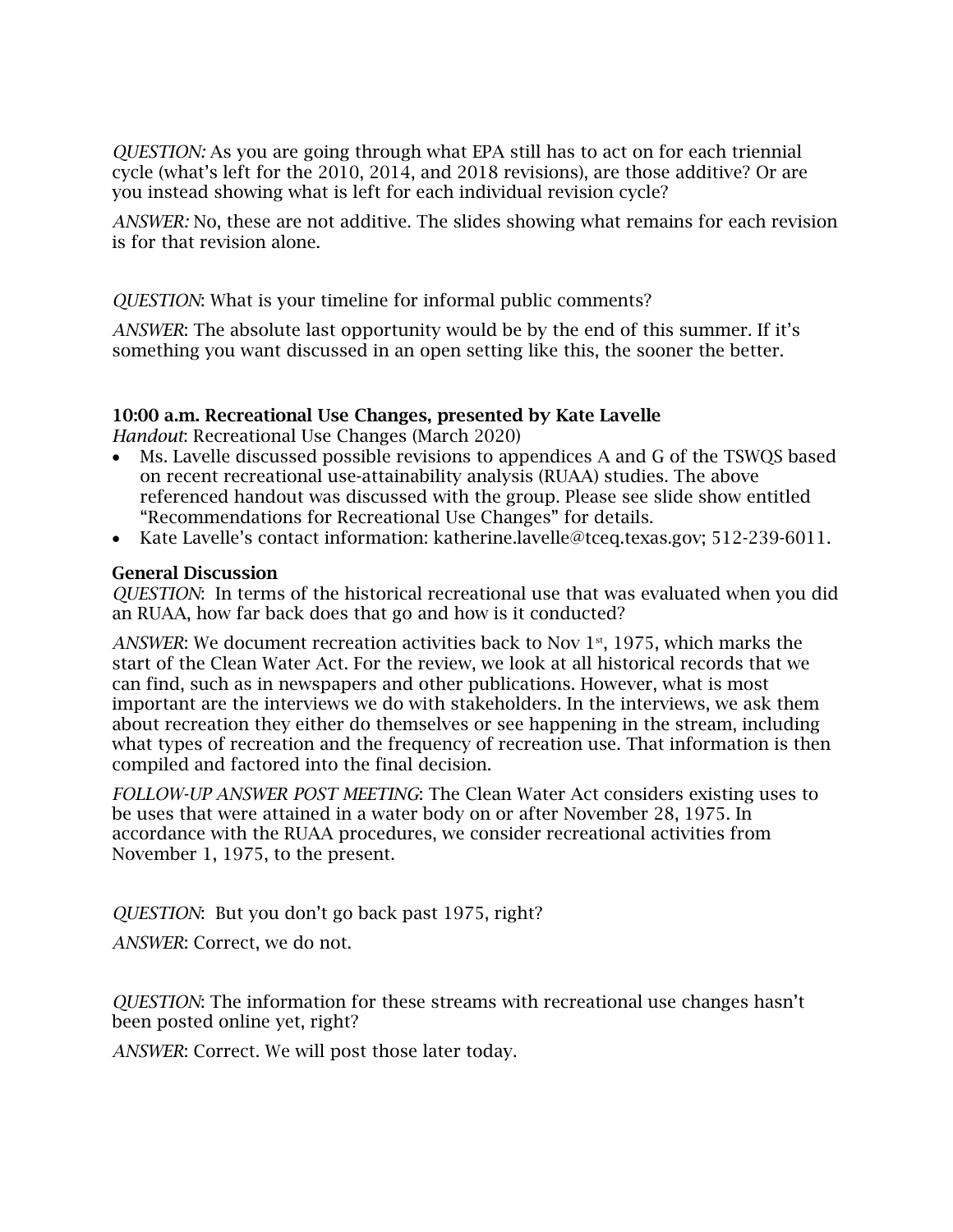*QUESTION*: Would TCEQ recommend Primary Contact Recreation (PCR) 2 for any of the recreational use changes, even though PCR2 isn't approved by EPA yet?

*ANSWER 1*: I don't know how we would proceed with that. I don't believe we would.

*ANSWER 2*: Until it's EPA approved, it's not an option.

*QUESTION*: For the streams you recommended as retaining PCR1, that is what you truly recommend, right? You're not just recommending PCR1 because PCR2 isn't approved?

*ANSWER*: Correct.

*QUESTION*: If EPA approves PCR2, you wouldn't and couldn't roll back to PCR2 from PCR1, right?

*ANSWER*: If we did decide later to categorize any of these streams as PCR2, we would have to propose it in a future triennial revision and give the opportunity for public comment before adopting a different recreational use. It would be the same process that we're going through now for the standards revision.

*QUESTION*: Can you give us some more background on why EPA is still contemplating or not acting on PCR2?

*ANSWER*: We've had meetings with EPA and have tried to push for and justify PCR2, but I can only say that it's still under EPA review.

*QUESTION*: Has EPA provided any written correspondence about PCR2?

*ANSWER*: They haven't provided any written correspondence.

10:20 a.m. Toxics Criteria Update (Tables 1 and 2), presented by Debbie Miller *Handout*: Changes to Toxic Criteria Table 1

*Handout*: Changes to Toxic Criteria Table 2

- Ms. Miller gave an overview of changes being considered for this revision to freshwater and saltwater acute and chronic criteria for cadmium. The handout "Changes to Toxic Criteria Table 1" was discussed with the group. Please see handout for details.
	- EPA recently adopted a 304(a) criteria document for developing acute and chronic criteria for aluminum in freshwater entitled *Aquatic Life Ambient Water Quality Criteria for Aluminum – 2018.* EPA's recommendation develops criteria for aluminum on a site-specific basis using local water chemistry parameters (pH, dissolved organic carbon, and hardness). EPA has not yet finalized a guidance document on how to implement these revised criteria, so they are not currently being considered for inclusion in this revision cycle. However, this document can be utilized in the development of site-specific toxic criteria for aluminum.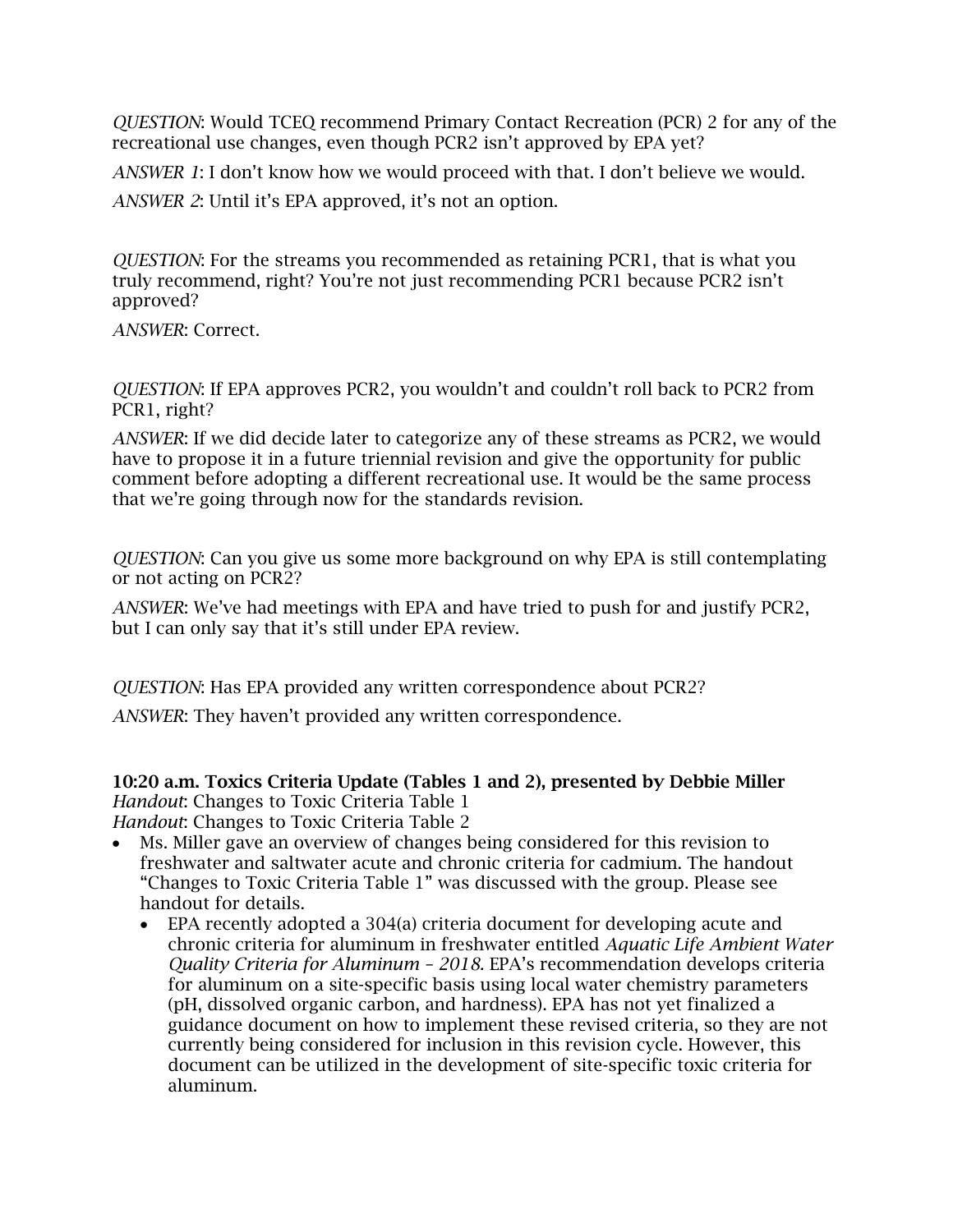- EPA recently adopted a 304(a) criteria document for developing a chronic criterion for selenium in freshwater entitled *Aquatic Life Ambient Water Quality Criteria for Selenium – 2016*. EPA's recommendation for selenium includes a chronic criterion based on fish tissue concentrations (egg/ovary, whole body, and muscle). EPA has not yet finalized a guidance document on how to implement the revised criterion, so it is not currently being considered for inclusion in this revision cycle. However, this document can be utilized in the development of site-specific toxic criteria for selenium.
- Ms. Miller gave an overview of revisions being considered for several human health criteria. The handout "Changes to Toxic Criteria Table 2" was discussed with the group. Please see handout for details.
- Debbie Miller's contact information: debbie.miller@tceq.texas.gov; 512-239-1703.

# General Discussion – Table 1

*QUESTION*: For saltwater cadmium criteria, it looks like the criteria are more stringent?

*ANSWER*: Correct. The criteria are more slightly more stringent for both fresh and saltwater.

*QUESTION*: Do the cadmium saltwater criteria apply to high saline inland waters? *ANSWER*: No. We will continue to apply aquatic life criteria as we always have.

*QUESTION*: Aquatic life criteria for selenium are not included in this revision?

*ANSWER*: EPA adopted a chronic freshwater criterion for selenium in 2016, and EPA also adopted new freshwater criteria for aluminum in 2018. However, EPA has yet to issue final implementation guidance for either selenium or aluminum. Until they finish that, we will not be adopting those criteria or changing how we're applying the current standards.

However, if you want to develop site-specific criteria for either selenium or aluminum, you can still use those criteria documents to do so.

*QUESTION*: Since the selenium chronic criterion is based on fish tissue, is there fish tissue data available to develop a site-specific criterion?

*ANSWER*: No, not that I am aware of.

*QUESTION*: When you say no, does that include the Department of State Health Services data?

*ANSWER*: We get their data, but it is not part of SWQMIS. So no, that data is not included.

*QUESTION*: Would it be reasonable to look at the Department of State Health Services data to see if there might be an issue?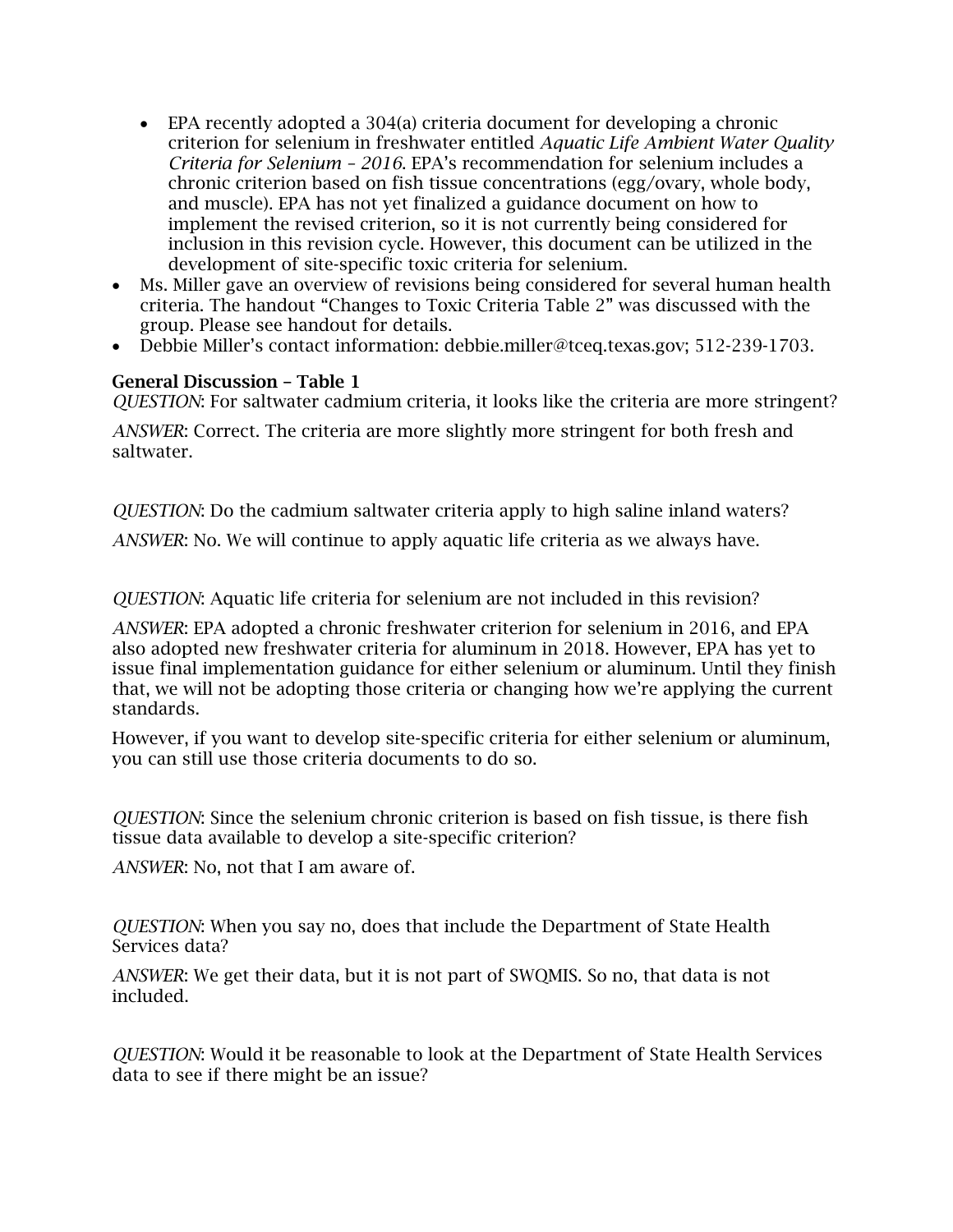*ANSWER*: Yes, you would have to do an analysis of the fish tissue data to get that standard.

#### General Discussion – Table 2

*QUESTION*: Can you describe the oral slope factor and how that was used?

*ANSWER*: Typically, slope factors are based on animal studies. The animals are dosed upward until you figure out your response endpoint. Then that endpoint must be scaled up from an animal body weight to a human body weight to determine the appropriate cancer potency factor. Different slope factors are based on studies which used different test animals. Changing what animals were used to determine the slope factor can impact those animal-to-human scaling calculations (e.g. if the slope factor was determined using hamsters, mice, rats, or a combination of animals). Most of these slope factors came out of EPA's online Integrated Risk Information System, or IRIS. That's the main source we use to come up with both the carcinogenic and noncarcinogenic factors.

*QUESTION*: What would cause an oral slope factor to be that wrong at first? Why would it need to be changed?

*ANSWER*: As new studies and data come in, changes are made as needed. If you're curious about the studies or data used to calculate human health criteria, we have all of that in the Excel table on our [webpage](https://www.tceq.texas.gov/waterquality/standards/stakeholders/swqsawg.html) for the public to see. This spreadsheet was posted online at the same time as the agenda and handouts for this meeting.

*QUESTION*: Why was there such a dramatic change in the chrysene criteria? *ANSWER*: EPA updated the oral slope factor to a less stringent value.

*QUESTION*: Why did the animal body weight used for dicofol change?

*ANSWER*: We've had human health criteria for dicofol since 1991. Shortly after we adopted our criteria, EPA took everything for dicofol off of their IRIS database. When I scaled the animal-based slope factor to a human body weight, I went with the most stringent assumption by basing it on a rat body weight of 350 grams. During the preliminary comment period for this triennial revision, EPA commented that the oral slope factor was based on hamster and mice studies instead of rats. This changed the animal weight we used for scaling and made the criteria a bit less stringent.

*QUESTION*: Are the toxic criteria changes driven by EPA releasing new information, and is IRIS the main source for these criteria updates?

*ANSWER*: Yes, these changes were driven by updates to IRIS.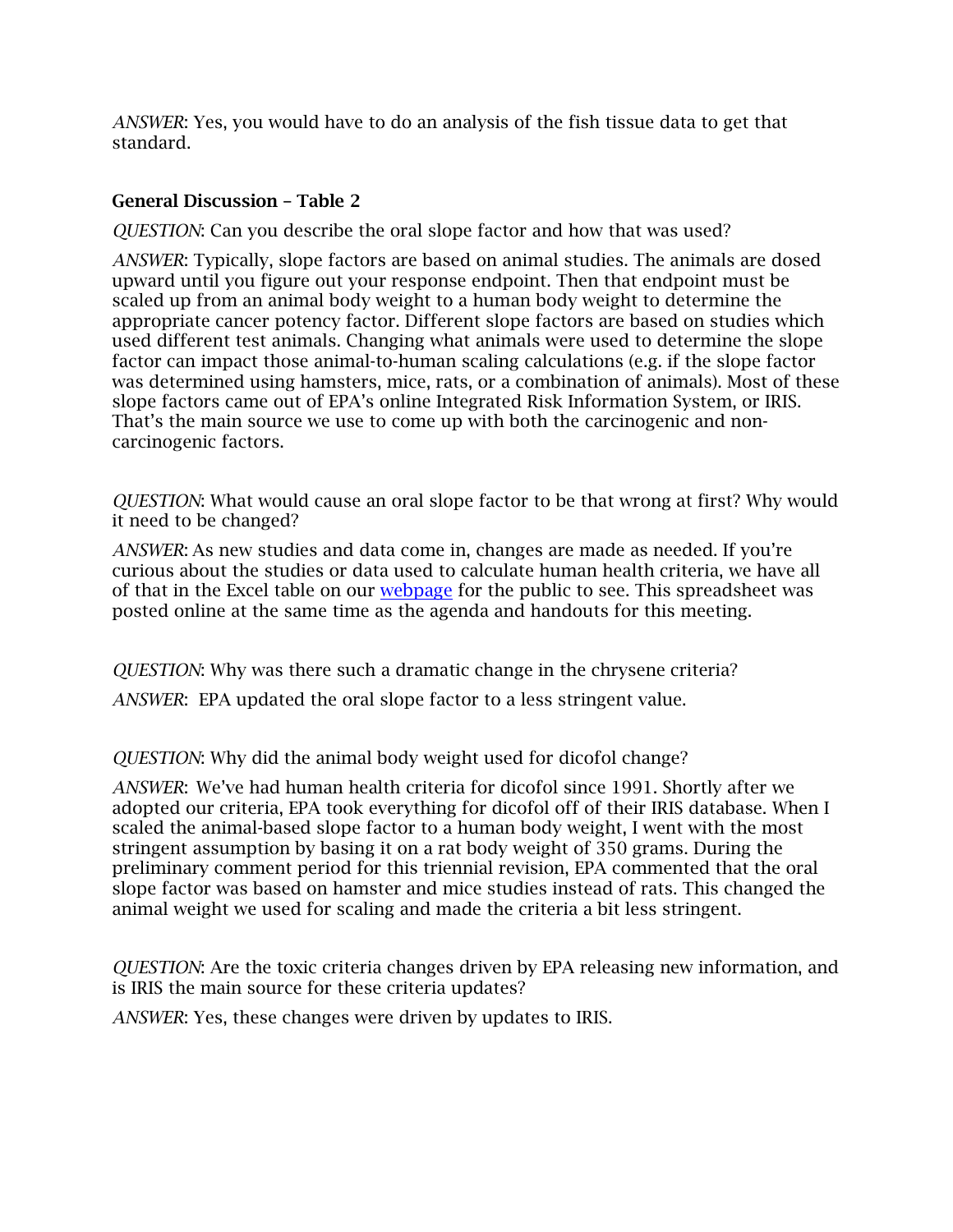# 10:40 a.m. Site-Specific Criteria Changes, presented by Elizabeth Malloy

*Handout*: Site-Specific Criteria Changes

- Ms. Malloy gave a presentation regarding possible site-specific changes to appendices A and D. The above referenced handout was discussed with the group. Please see slide show entitled "Site-Specific Criteria Changes" for details.
- Elizabeth Malloy's contact information: elizabeth.malloy@tceq.texas.gov; 512-239- 3166.

#### General Discussion

*QUESTION*: Can you give us a ballpark as to how many changes will be covered in the next meeting?

*ANSWER*: We're looking at two, maybe three.

*QUESTION*: For the Brushy Creek map displayed on the slide, can you orient us on the map? What city is nearby?

*ANSWER*: The Round Rock area is to the left and below of the recharge zone on the bottom left corner of the map.

*QUESTION*: For Brushy Creek, is there an assessment unit (AU) number or specific landscape marker to demarcate where the public water supply (PWS) use removal applies to the creek? Is there a way to specify where that boundary is?

*ANSWER*: Normally there is a specific marker, such as a road or stream confluence, to define the AU. However, in this case we don't have a specific landmark because the PWS use will not apply downstream of the Edwards Aquifer zones. There is no specific landmark where the Edwards Aquifer ends.

*QUESTION*: Are you suggesting this simply because there are no PWS in the area, or was it suggested by someone?

*ANSWER*: There is a permittee operating under a variance who asked if we could look at the PWS use.

# *QUESTION*: Can you say who the permittee is?

*ANSWER*: I don't know for sure that I can share that information, so I'm going to hold off on answering that for now.

*QUESTION*: Has a PWS use been removed before? *ANSWER*: Yes.

*QUESTION*: Going back to the Brushy Creek PWS and not having a specific boundary, how does the non-PWS area get broken out for assessment purposes? How does the assessor know how to the define the AU?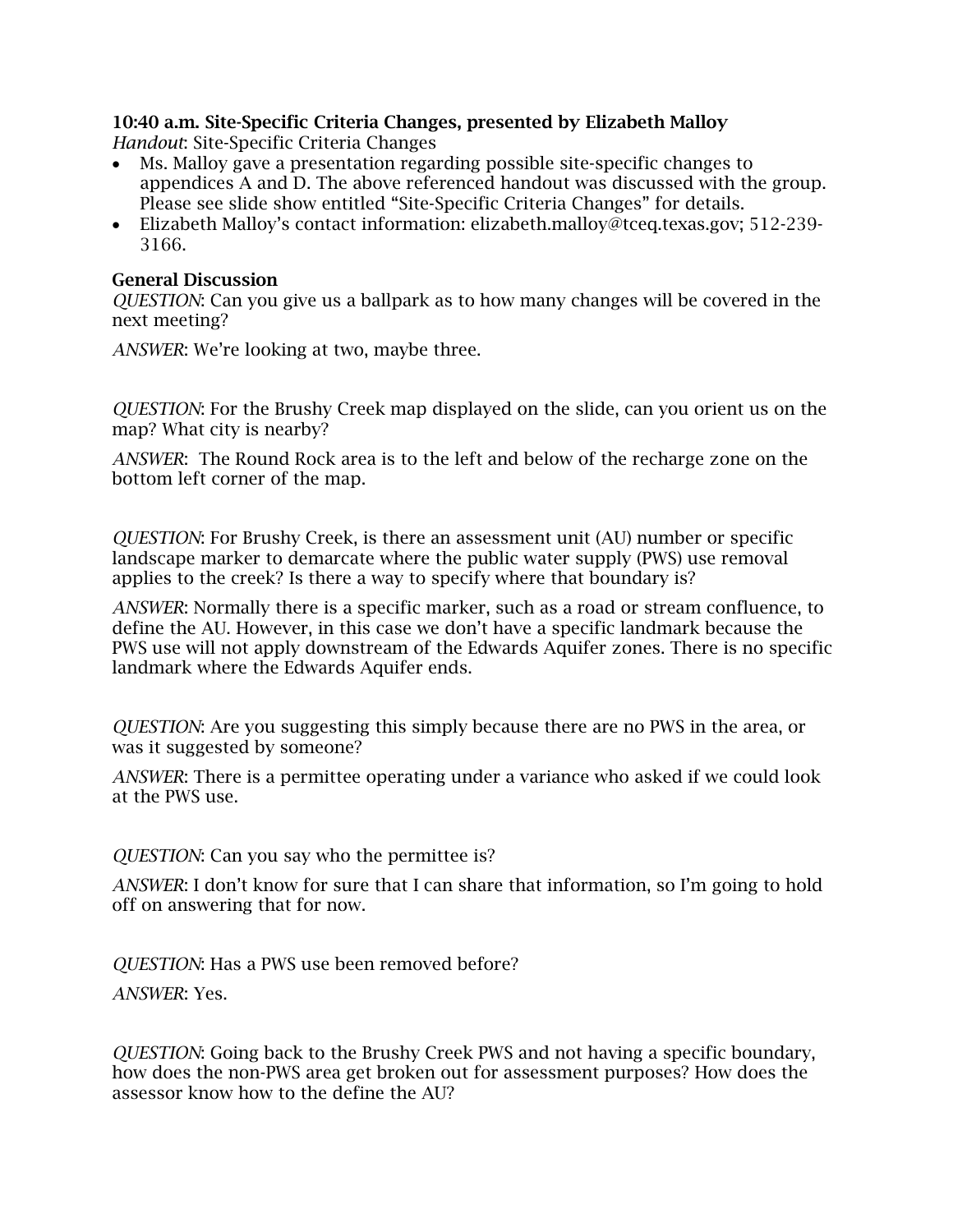*ANSWER*: We will put the boundary in a footnote in the Appendix A table. Since the PWS does not apply downstream of the Edward's Aquifer, the water body assessor will need to check the station locations on Brushy Creek to see if they are located within or downstream of the Edwards Aquifer. This is a bit messy, but there is not a defined point on a map we can use for an AU description.

*QUESTION*: Can you tell me what prompted the use-attainability analysis (UAA) on Buckners Creek?

*ANSWER*: Buckners Creek was added to the 303(d) list in 2010 for depressed dissolved oxygen. Further analysis revealed that the listing may be due to a water quality standards issue rather than something else, so we contracted with the Lower Colorado River Authority (LCRA) to do the UAA.

*QUESTION*: How refined are the breaking points for the UAA recommended AUs for Buckners Creek?

*ANSWER*: They are well defined. LCRA supplementary information and tributary locations were used to set the proposed AU boundaries.

*QUESTION*: What implications will this UAA have?

*ANSWER*: It will not immediately delist Buckners Creek, but it will more accurately reflect the natural historical conditions in the stream. More 24-hour dissolved oxygen data would need to be collected before the stream could re-evaluated for delisting.

*QUESTION*: Are there any dischargers on the stream?

*ANSWER*: No.

*QUESTION*: Are there any proposed new dischargers for Buckners Creek?

*ANSWER*: None that I am aware of.

# 11:45 a.m. Adjourn for lunch

#### 1:00 p.m. *Procedures to Implement the Texas Surface Water Quality Standards* (RG-194) Updates and Discussion Topics

- Many topics regarding possible revisions to the *Procedures to Implement the Texas Surface Water Quality Standards* (RG-194) were discussed, including:
	- pH Screening Procedures;
	- Whole Effluent Toxicity Testing Updates;
	- Appendix B Updates: Federally-listed Aquatic-dependent Endangered Species;
	- Appendix C Updates: Critical Low-Flows and Harmonic Mean Flows for Classified Segments;